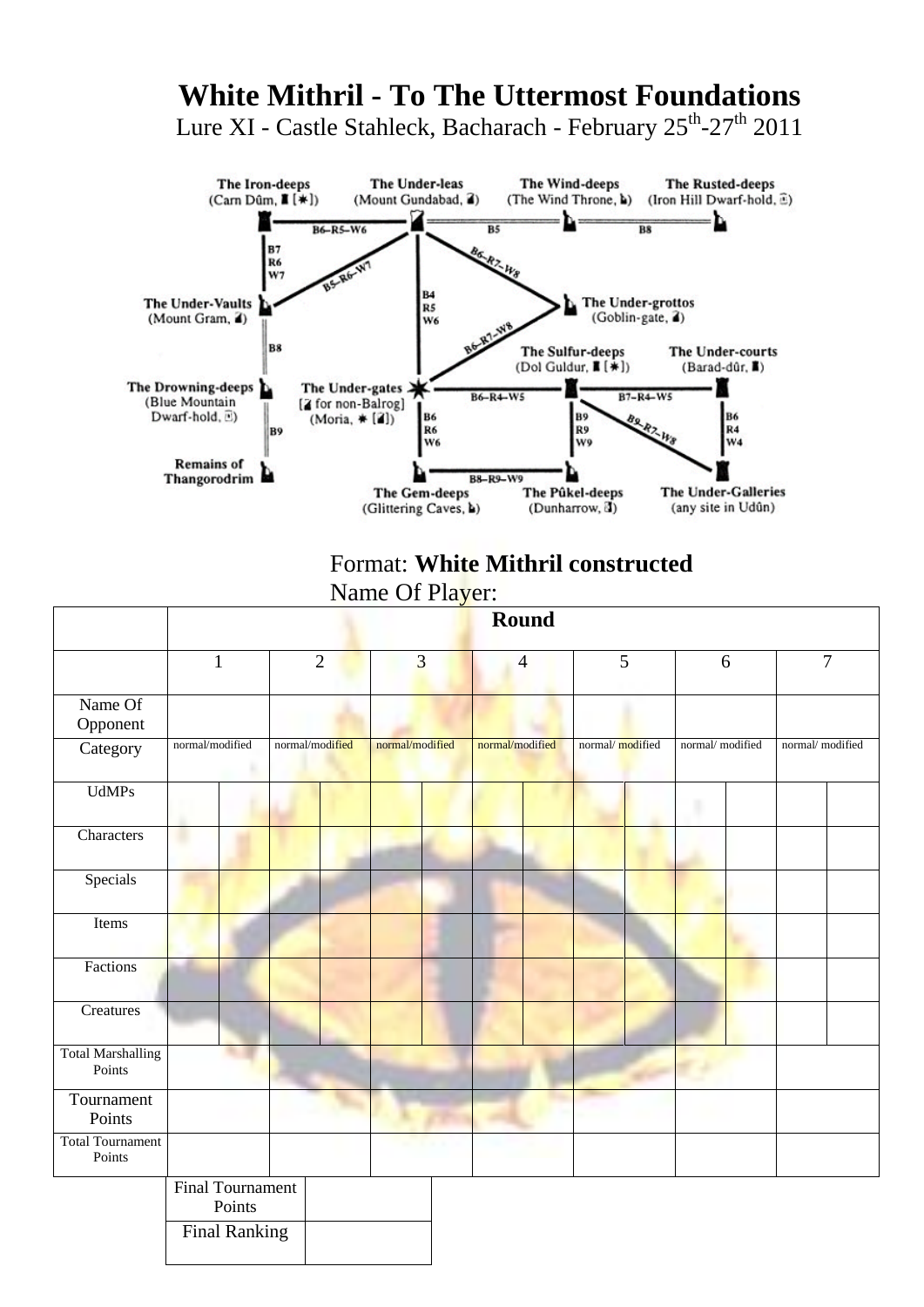## **Automatic Attacks At Moria**

**02**: *Anarin* (2 MP. Elf. One strike with 9 prowess + 2D6 / 9 body. Attacker chooses defending character) **03**: *My Precious* (-1 MP. Hobbit. One strike with 7 prowess + 2D6 / 10 body. Attacker chooses defending characters)

**04, 05, 06**: *Watcher in the Water* (1 MP. Animal. Each character one strike with 8 prowess)

**07**: no second automatic attack

**08**: *Umagaur the Pale* (2 MP. Troll. One strike with 14 prowess / 8 body)

**09**: *Buthrakaur the Green* (2 MP. Troll. One strike with 15 prowess / 6 body)

**10, 11, 12**: *Balrog of Moria* (5 MP. Long Event. One strike with 20 prowess. As long as he is in play, no character can heal, no new second attack for *Moria* is determined, and he is not represented by a card.)





Defeated by Player 1  $\Box$  Defeated by Player 1  $\Box$  Defeated by Player 1  $\Box$ Defeated by Player 2  $\Box$  Defeated by Player 2  $\Box$  Defeated by Player 2  $\Box$ 







Defeated by Player 1  $\Box$  Defeated by Player 1  $\Box$  Defeated by Player 1  $\Box$ Defeated by Player 2  $\Box$  Defeated by Player 2  $\Box$  Defeated by Player 2  $\Box$ 



## **Under-deeps quests:**

**I. Balrog of Moria [5 UdMPs] -** *unique*: Defeat the ancient evil that once awoke at the Under*-gates* and turned *Moria* into a shadow-hold. You need to eliminate one manifestation of the Balrog, either *Balrog of Moria* (requires a 2D6 roll of 10,11, or 12, once *Moria*'s second automatic attack is determined) or *Durin's Bane* (present at the *Under-gates* subsequent to playing *Rebuild the Town* at *Moria* during the *Rebuild of Moria quest*).



Quest fulfilled by Player 1  $\Box$  Quest fulfilled by Player 1  $\Box$ Quest fulfilled by Player 2  $\Box$  Quest fulfilled by Player 2  $\Box$ 

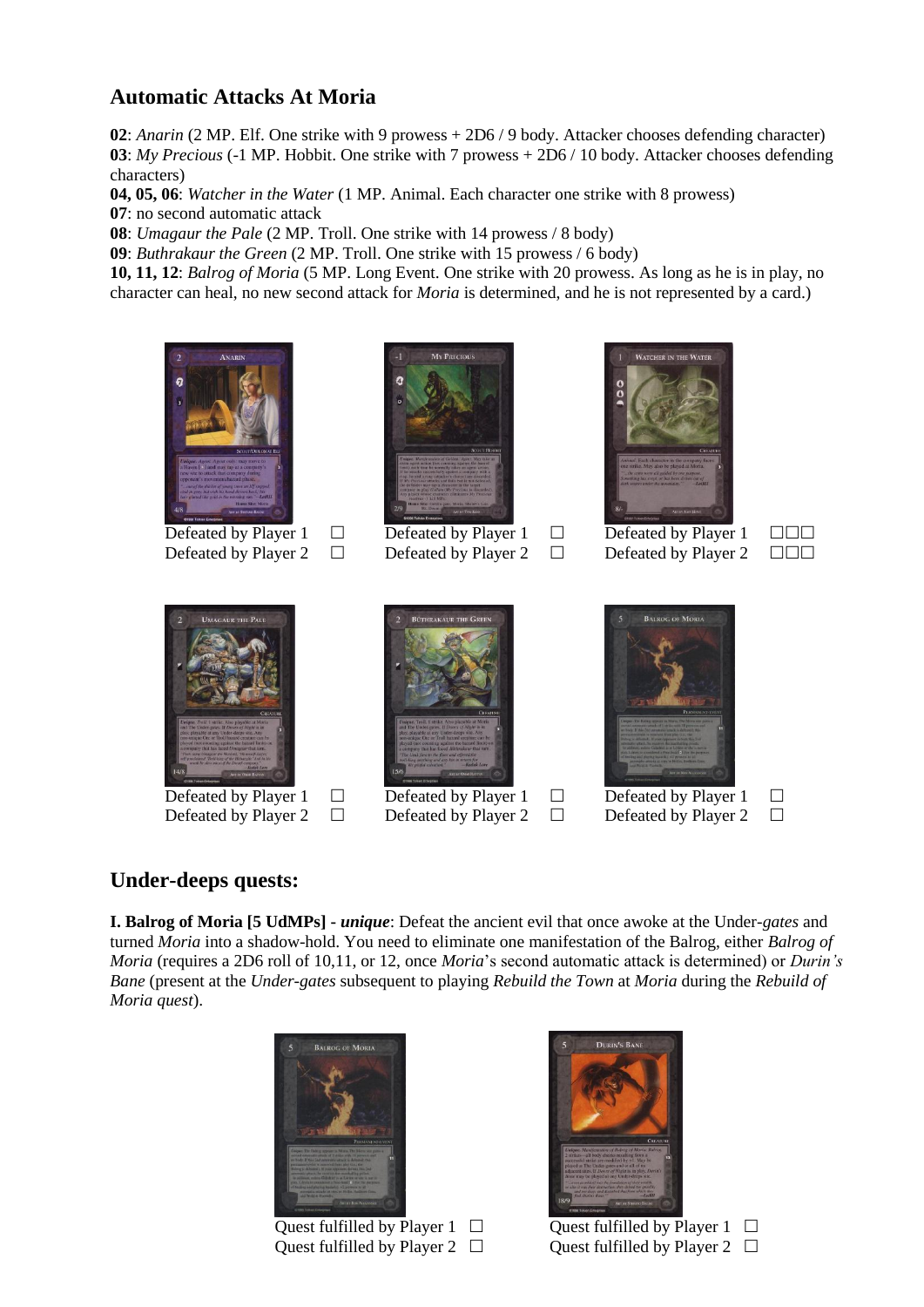**II. Rebuild of Moria [5 UdMPs] -** *unique*: Restore the former glory of Khazad-dum by forcing the orcs and all other dark creatures to withdraw from the ancient dwarven-halls. Play *Tower Raided* at *Moria* (3 UdMPs + 3 VPs). Use *Rebuild the Town* to convert *Moria* into a border-hold (1 UdMP). With *Houses of Healing*  (special rule), *Moria* becomes a Haven (1 UdMP). Note that once *Tower Raided* is in play, both players can proceed to rebuild *Moria* and receive the subsequent UdMPs. You cannot discard one of your starting items in order to play *Tower Raided* (i.e., *Noldo-lantern*).



Quest fulfilled by Player 1  $\Box$  Quest fulfilled by Player 1  $\Box$  Quest fulfilled by Player 1  $\Box$ 



Quest fulfilled by Player 2  $\Box$  Quest fulfilled by Player 2  $\Box$  Quest fulfilled by Player 2  $\Box$ 



**III. White Mithril [7 UdMPs]**: Recover the true wealth of *Moria*: Mithril! Prepare your search by storing *Vein of Arda* at Moria. Play *Mithril* at the *Under-gates* [3 UdMPs] and store it at *Moria* [4 UdMPs]. Note that *Mithril* is considered non-unique, which means that both players can accomplish their search for true silver. However, *Mithril* cannot be played twice by the same player.





Played by Player 1  $\Box$  Ouest fulfilled by Player 1  $\Box$  Stored by Player 1  $\Box$ Played by Player 2  $\Box$  Ouest fulfilled by Player 2  $\Box$  Stored by Player 2  $\Box$ 



**IV. Fury of the Iron Crown [3-5 UdMPs] –** *unique*: *Carn Dum*, fortress of the *Witch-king of Angmar*, has always been a threat to the safety of all free people of northern Middle-earth. To diminish the power of this dark-hold, you make your way through the *Iron-deeps* to reach *Carn Dum*. You can choose to either muster the *Angmarim* to turn them against their former masters by successfully playing this faction [3 UdMPs], or you dare to break the power of the Witch-king by stealing his *Iron Crown* [3 UdMPs] and subsequently storing it at *Moria* [2 UdMPs]. The opponent may fulfill the alternative option later on.





Influenced by Player 1  $\Box$  Quest fulfilled by Player 1  $\Box$  Stored by Player 1  $\Box$ Influenced by Player 2  $\Box$  Quest fulfilled by Player 2  $\Box$  Stored by Player 2  $\Box$ 

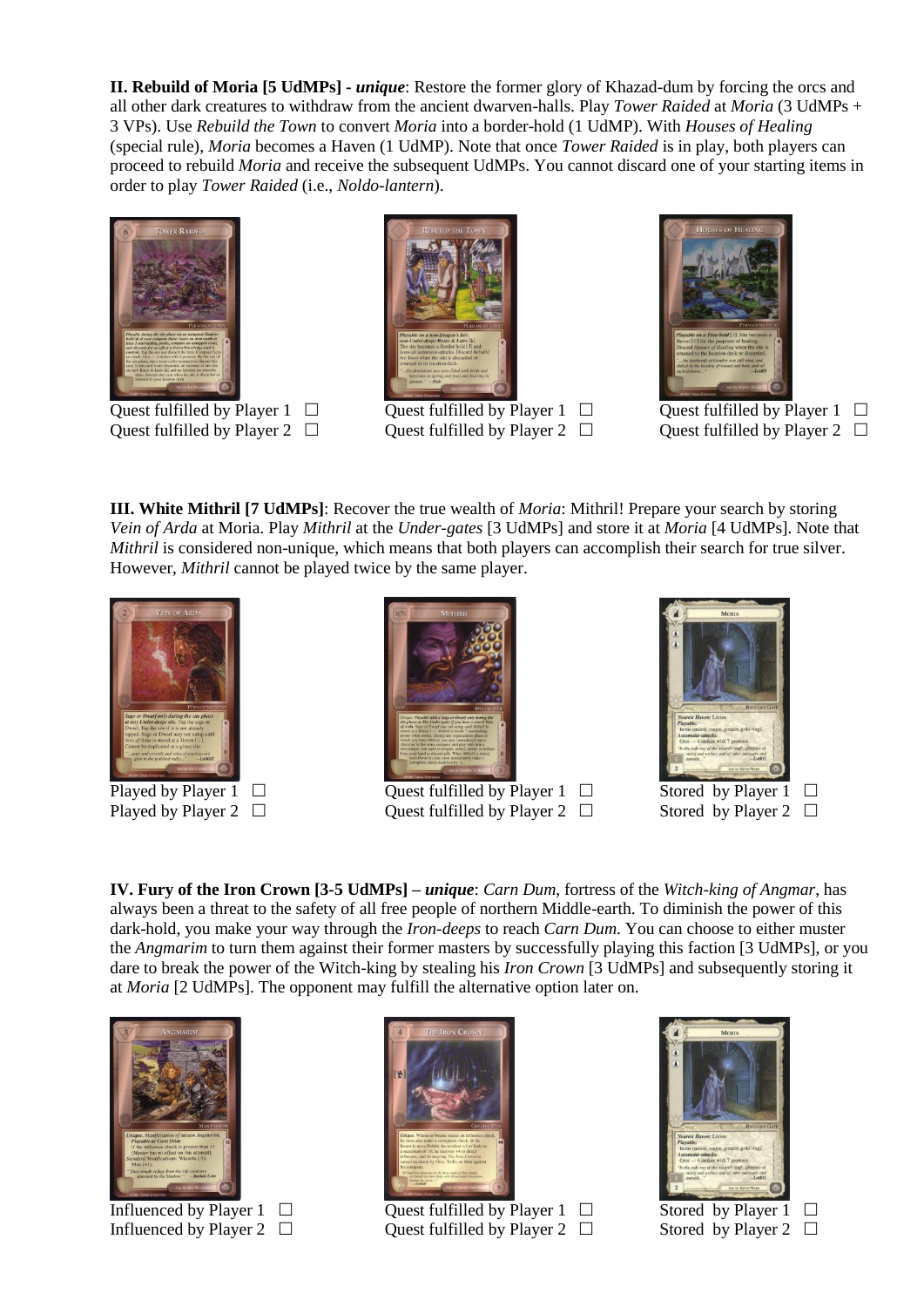**V. Pass the Door's of Dol Guldur [4-5 UdMPs] -** *unique*: News have reached you, that a prisoner of great importance is being tortured in the pits of *Dol Guldur*. Tap *Pass the Doors of Dol Guldur* during the same site phase your company successfully plays *Rescue Prisoners* at *Dol Guldur* [2 UdMPs]. If not already in play, you may immediately play *Thrain II* from your hand, play deck, discard pile, or sideboard to join the company, in case you possess the required general or direct influence [1 UdMP]. Due to torture, *Thrain II*  joins the company in wounded condition. Store *Pass the Doors of Dol Guldur* at *Moria* [2 UdMPs].



Tapped and played by Player 1  $\Box$  Rescued by Player 1  $\Box$  Stored by Player 1  $\Box$ Tapped and played by Player 2  $\Box$  Rescued by Player 2  $\Box$  Stored by Player 2  $\Box$ 





**VI. The Spear of Gil-Galad [5 UdMPs] -** *unique*: Rumors have reached your company, that Sauron the Great treasures the legendary spear of Gil-Galad deep within the dungeons of his fortress *Barad-dur*, a place called the *Under-courts*. Regain this powerful weapon in the name of the free people, by playing *Aiglos* at the *Under-courts* (*Aiglos* may only be played at this site).



Quest fulfilled by Player  $1 \Box$ Quest fulfilled by Player 2  $\Box$ 

**VII. To the Uttermost Foundations [6 UdMPs]**: Discover the darkest and most dangerous places of the Under-deeps. Deep beneath the evil land of Udun lie the *Under-galleries*: Spy out the enemy's caverns and tap the site [3 UdMPs] by playing *To the Uttermost Foundations* during your organization phase. Untap *To the Uttermost Foundations* at a different Under-deeps site and store it at *Moria* [3 UdMPs]. Only the first copy of *To the Uttermost Foundations* played at the *Under-galleries* and stored at *Moria* is rewarded with 3 UdMPs. Any other copy of that card stored at *Moria* is worth 3 VPs. However, the opponent may tap the *Undergalleries* by playing *To the Uttermost Foundations*, to receive the 3 UdMPs for the tapped site.





Tapped by Player 1  $\square$ <br>
Tapped by Player 2  $\square$ <br>
Quest fulfilled by Player 2  $\square$ <br>
Stored by Player 2  $\square$ Ouest fulfilled by Player 2  $\Box$  Stored by Player 2  $\Box$ 

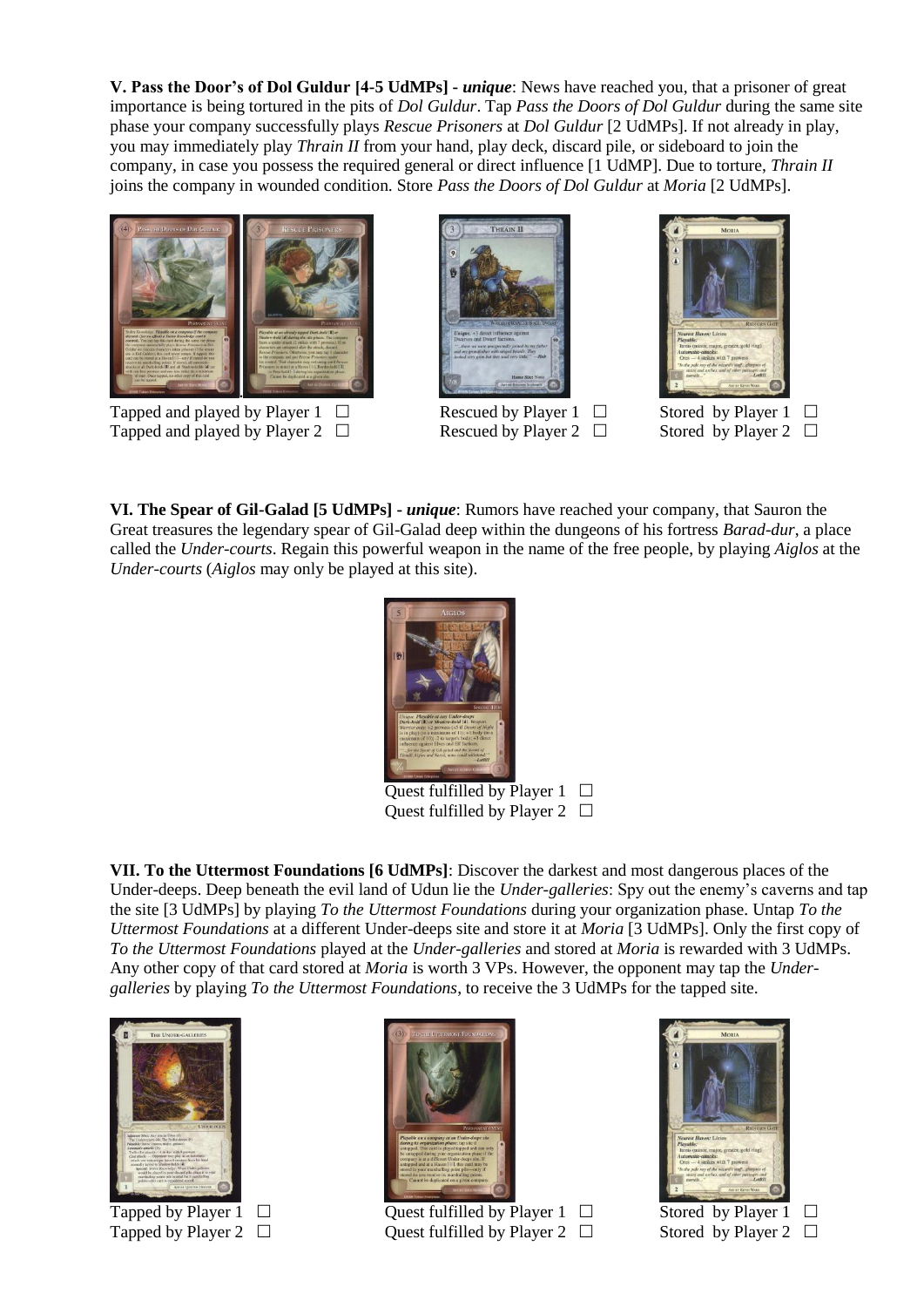**VIII. Great Things buried there [2-6 UdMPs]**: Many rings of power were lost during the centuries of the third age. However, some rings have a will of their own and so it happens that your company might be lucky to recapture an artifact long forgotten. Play and test a *Gold Ring* at the *Under-grottos*: Lesser Ring [2 UdMPs], Magic Ring [3 UdMPs], Dwarven Ring [4 UdMPs], *The One Ring* [6 UdMPs]. You only receive UdMPs for the first *Gold Ring* tested at the Under-grottos.



**IX. Gems of Arda [3-5 UdMPs]**: Precious gems lie deep beneath the snowy tops of the White Mountains. Find your way to the *Gem-deeps* and be the first to play *Gems of Arda* [3 UdMPs]. *Vein of Arda* does not affect this quest. Once stored, additional copies of *Gems of Arda* can be played by the same player at any Under-deeps site [1 UdMP + 2 VPs each]. The opponent may also find *Gems of Arda*, but the first copy has to be played at the *Gem-deeps* and it is worth only 1 UdMP.



Quest fulfilled by Player  $1 \Box$  Stored by Player  $1 \Box$  UdMPs Quest fulfilled by Player 2  $\Box$  Stored by Player 2  $\Box$  UdMPs



**X. Spawn of Ungoliant [4 UdMPs] -** *unique*: Dangerous creatures inhabit the caverns of the Under-deeps. The *Spawn of Ungoliant* certainly belongs to the most evil spiders, lurking at the *Pukel-deeps* and sometimes even beneath Helms-deep at the *Gem-deeps*. You need to eliminate *Spawn of Ungoliant* as it appears as second automatic attack at the *Pukel-deeps* (requires a D6 roll of 4-6) or *Gem-deeps* (requires a D6 roll of 6).



Defeated by Player  $1$   $\Box$ Defeated by Player 2  $\Box$